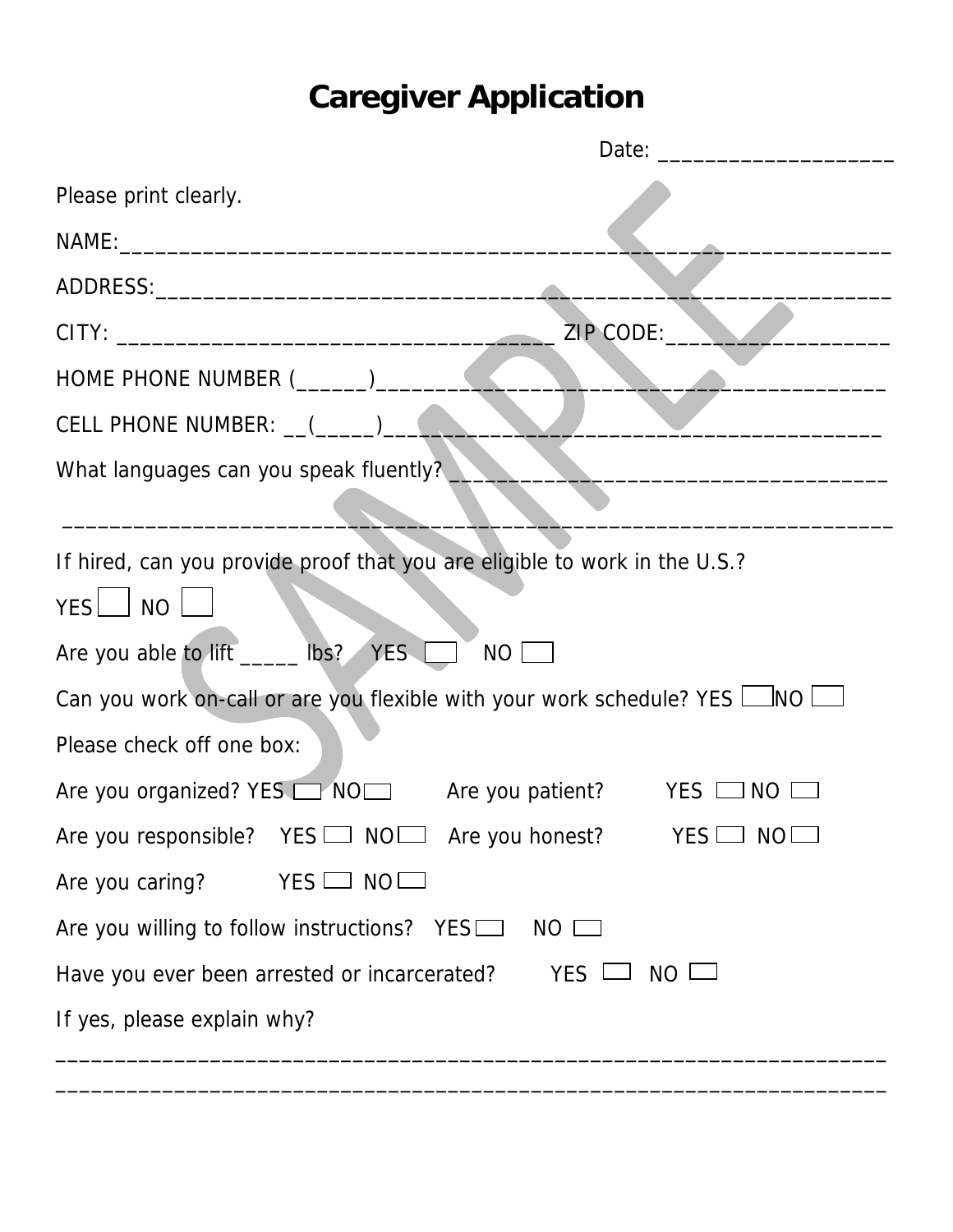## EDUCATION

|                                                                      | Year Graduated __________                                                                                                                                                                                                                                                                                           |
|----------------------------------------------------------------------|---------------------------------------------------------------------------------------------------------------------------------------------------------------------------------------------------------------------------------------------------------------------------------------------------------------------|
|                                                                      | Year Graduated___________                                                                                                                                                                                                                                                                                           |
|                                                                      | Year Graduated New York                                                                                                                                                                                                                                                                                             |
| Degrees:                                                             |                                                                                                                                                                                                                                                                                                                     |
|                                                                      | What Health Care certificates or licenses do you have (i.e. CNA, LVN, HHA, RN)?                                                                                                                                                                                                                                     |
|                                                                      |                                                                                                                                                                                                                                                                                                                     |
| <b>TASKS/EXPERIENCE</b>                                              |                                                                                                                                                                                                                                                                                                                     |
| Have you ever worked with someone who has a disability?              | YES  <br><b>NO</b>                                                                                                                                                                                                                                                                                                  |
| Have you had experience with any of the following tasks:             |                                                                                                                                                                                                                                                                                                                     |
| YES<br><b>Wound Care</b><br>NO <sup>®</sup>                          | Catheter Care $YES$<br>$NO$ $\Box$                                                                                                                                                                                                                                                                                  |
| Bowel and bladder care                                               | $YES \t\n\n\[\n\]\n\[\n\[\n\]\n\[\n\]\n\[\n\]\n\[\n\]\n\[\n\]\n\[\n\]\n\[\n\]\n\[\n\]\n\[\n\]\n\[\n\]\n\[\n\]\n\[\n\]\n\[\n\]\n\[\n\]\n\[\n\]\n\[\n\]\n\[\n\]\n\[\n\]\n\[\n\]\n\[\n\]\n\[\n\]\n\[\n\]\n\[\n\]\n\[\n\]\n\[\n\]\n\[\n\]\n\[\n\]\n\[\n\]\n\[\n\]\n\[\n\]\n\[\n\]\n\[\n\]\n\[\n\]\n\[\n\]\n\[\$<br>$NO$ |
| Insulin Injections $YES \cap NO \cap$ Vital signs $YES \cup NO \cup$ |                                                                                                                                                                                                                                                                                                                     |
| Other services                                                       |                                                                                                                                                                                                                                                                                                                     |
|                                                                      |                                                                                                                                                                                                                                                                                                                     |
| Describe your cooking abilities:                                     | Excellent<br>Good<br>Fair<br>Poor                                                                                                                                                                                                                                                                                   |
| Are you able to cook:                                                |                                                                                                                                                                                                                                                                                                                     |
| Low/No Sugar diet<br>YES    <br>$NO$ $\Box$                          | Low/No Salt diet YES<br>INO.                                                                                                                                                                                                                                                                                        |
| $YES \Box NO$<br>Low Cholesterol diet                                | Vegetarian/Vegan diet YES L<br>INO                                                                                                                                                                                                                                                                                  |
| Are you willing to go grocery shopping?                              | YES I<br><b>NO</b>                                                                                                                                                                                                                                                                                                  |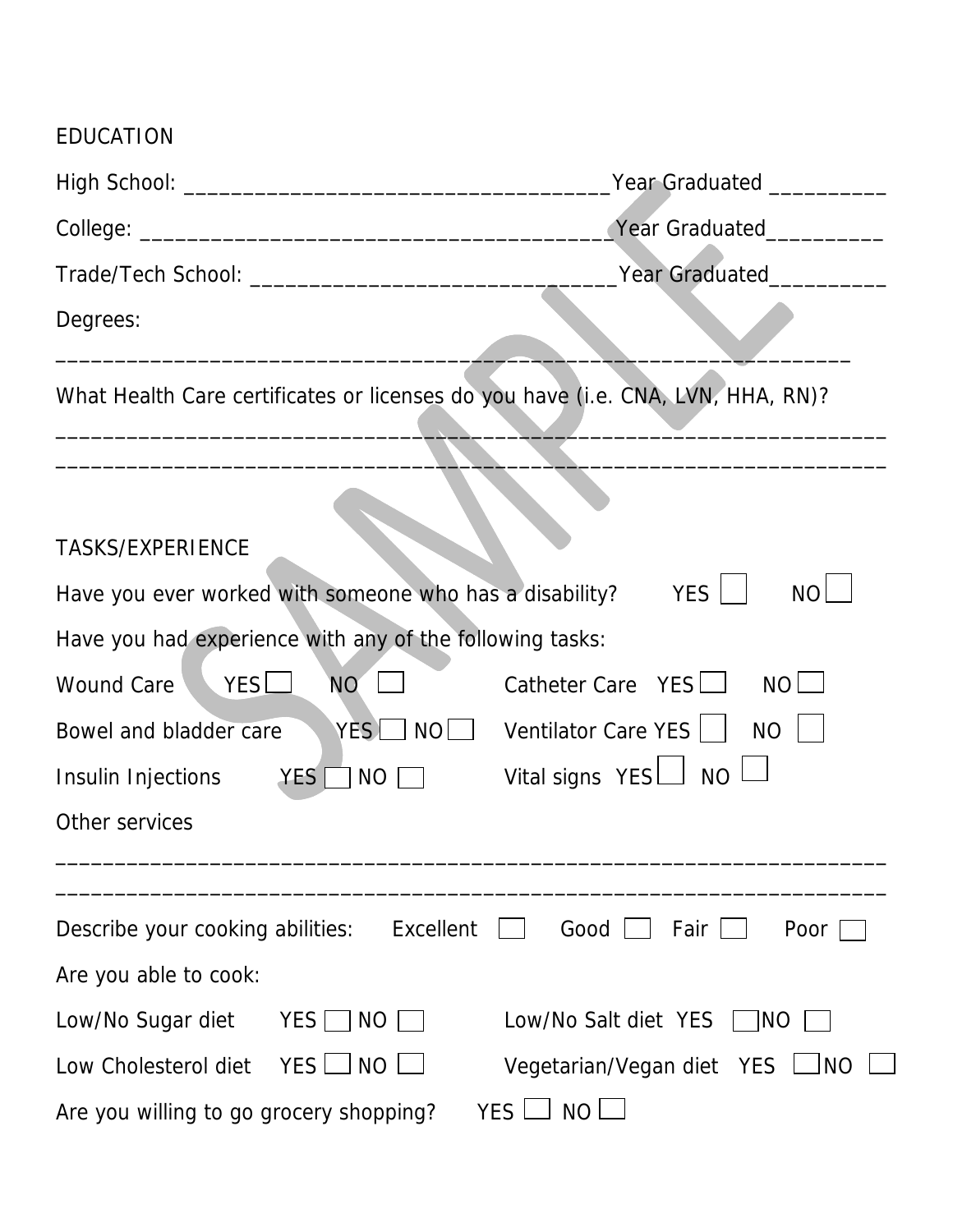| Are you willing to run errands? YES $\Box$ NO $\Box$                                              |
|---------------------------------------------------------------------------------------------------|
| Are you willing to do laundry? YES $\Box$ NO $\Box$ Are you willing to iron? YES $\Box$ NO $\Box$ |
| Are you willing to drive me to doctor appointments? YES $\parallel$   NO                          |
| Please describe any other skills or trainings related to homecare assistance you may<br>have:     |

 $\overline{\phantom{a}}$  , and the contract of the contract of the contract of the contract of the contract of the contract of the contract of the contract of the contract of the contract of the contract of the contract of the contrac

 $\frac{1}{2}$  ,  $\frac{1}{2}$  ,  $\frac{1}{2}$  ,  $\frac{1}{2}$  ,  $\frac{1}{2}$  ,  $\frac{1}{2}$  ,  $\frac{1}{2}$  ,  $\frac{1}{2}$  ,  $\frac{1}{2}$  ,  $\frac{1}{2}$  ,  $\frac{1}{2}$  ,  $\frac{1}{2}$  ,  $\frac{1}{2}$  ,  $\frac{1}{2}$  ,  $\frac{1}{2}$  ,  $\frac{1}{2}$  ,  $\frac{1}{2}$  ,  $\frac{1}{2}$  ,  $\frac{1$ 

## WORK HISTORY

| Dates of   | Name of  | Job         | Reason for | Contact     |
|------------|----------|-------------|------------|-------------|
| Employment | Employer | Description | leaving    | information |
|            |          |             |            |             |
|            |          |             |            |             |
|            |          |             |            |             |
|            |          |             |            |             |
|            |          |             |            |             |
|            |          |             |            |             |

## PERSONAL REFERENCES

| Name | <b>Address</b> | Phone number |
|------|----------------|--------------|
|      |                |              |
|      |                |              |
|      |                |              |